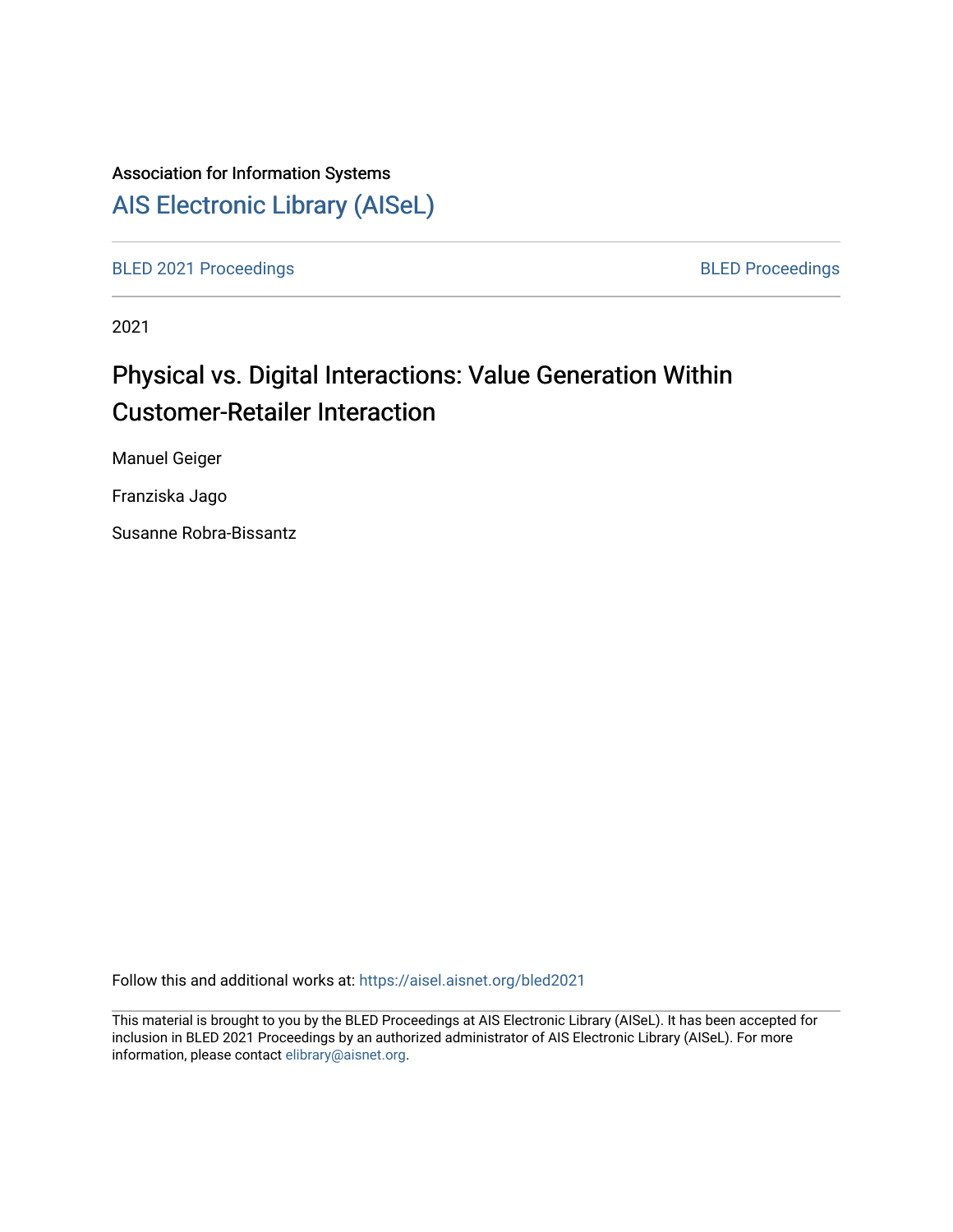# **PHYSICAL VS. DIGITAL INTERACTIONS: VALUE GENERATION WITHIN CUSTOMER-RETAILER INTERACTION**

#### MANUEL GEIGER, FRANZISKA JAGO &

SUSANNE ROBRA-BISSANTZ

Technische Universität Braunschweig, Chair of Information Management, Braunschweig, Germany; e-mail: m.geiger@tu-bs.de, f.jago@tu-bs.de, s.robrabissantz@tu-bs.de

**Abstract** The traditional retail sector is currently facing major challenges, particularly due to digitalisation and the associated changes in customer behaviour, increasing demands in the service world, new technologies and other factors. The COVID-19 pandemic has accelerated and intensified this process. From a retailer's point of view, it is essential to create value for the customer through digital interactions. In this article, a study based on the *Value in Interaction Model* investigates whether it is possible for physical retailers to make a digitally supported interaction as valuable as the direct contact in the store and what influence this has on the Perceived Relationship Quality. The results show that the difference in perceived value between the physical and digital retailer interaction is relatively small. This proves that when the interaction layers are actively designed with a focus on value, a digital interaction can be almost as valuable as the traditional in-store interaction.

**Keywords:** value in interaction, retail, digital interaction, relationship quality, value generation



DOI https://doi.org/10.18690/978-961-286-485-9.12 ISBN 978-961-286-485-9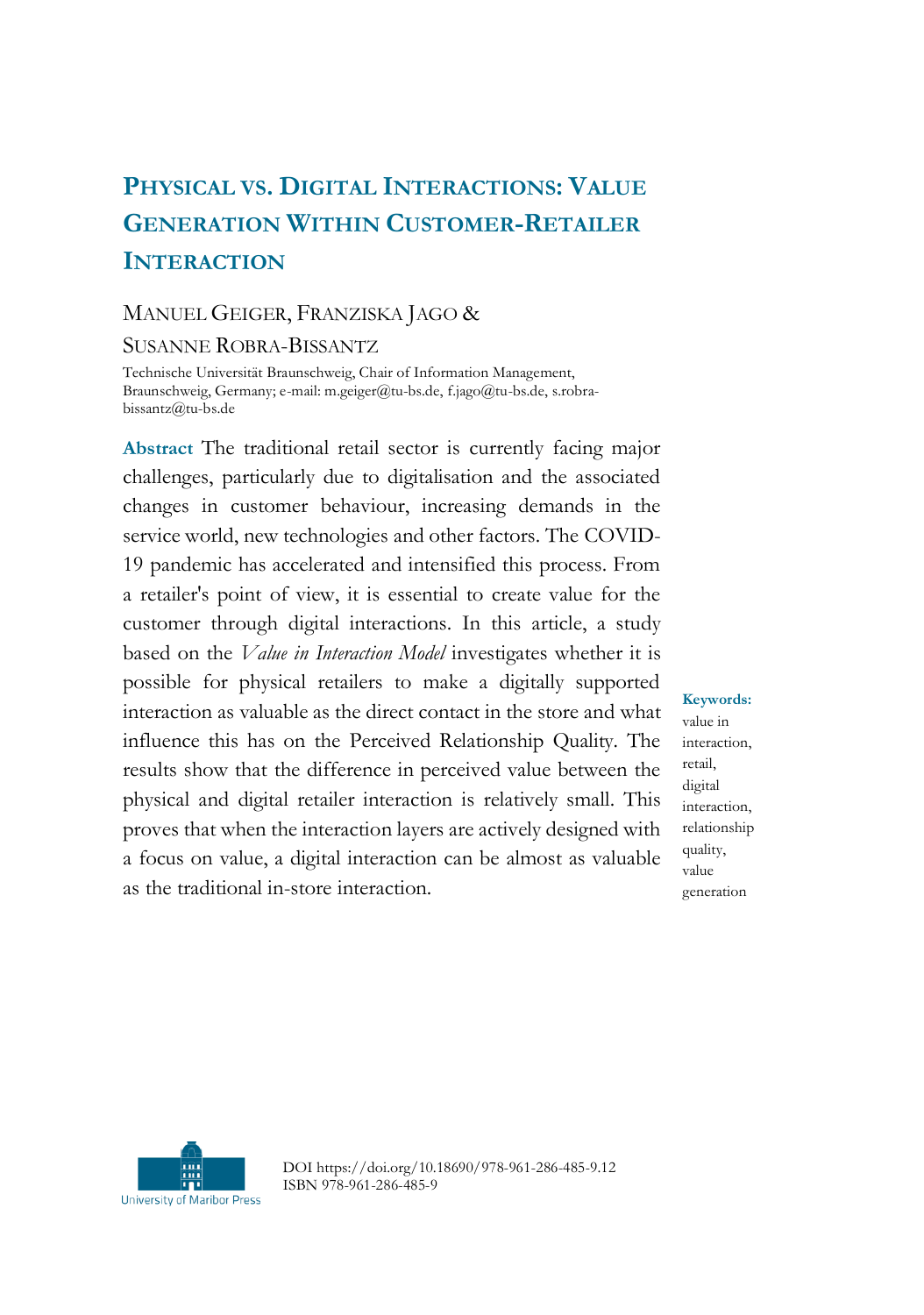#### **1 Introduction**

Not only since the COVID-19 pandemic the stationary retail sector has been facing major challenges. Digitalization (Hagberg et al., 2016) and the accompanying changes in customer behaviour (Spaid & Flint, 2014), new and innovative competitors with disruptive approaches and advantages, increasing demands in the service world (e.g. same day delivery), new technologies (e.g. emotion-based IS support (Meyer et al., 2021)) and sales channels - all this means a major change to stationary retail and the associated traditional mechanisms and approaches. The development shows that retailers must avoid a further loss of customer contact (HDE, 2019) at all costs. We suggest that the interactions with the customers and their design must be placed in the center of attention. To create meaningful and valuable interactions, Geiger et al. (2020) have proposed the *Value in Interaction Model* (consisting of three layers: *Relationship Layer*, *Matching Layer* and *Service Layer* (see Figure 1). Customers access the digital offers of companies via digital interfaces, they use digital mediation platforms or comparison offers, inform themselves in web shops or via apps. Ultimately, a more or less successful and thus, valuable digital interaction then decides which products or services the customer chooses. It is no longer sufficient for a retailer to have only competences to deliver its standard service offering. The interactions should be actively designed on the three layers to generate (positive) value for all participating actors. As described, it becomes apparent that the stationary retail sector has major problems in designing valueadded IT-supported interactions. While larger companies usually have both the financial and human resources to drive such developments, smaller ones often lack directly implementable solutions. One such potentially promising and easy-todeploy service is the use of a messenger channel for customer communication.

In the context of this article, a study based on the *Value in Interaction Model* examines whether it is possible for physical retailers to make a digitally supported interaction just as valuable as the direct contact in the store and what effect this has on the Perceived Relationship Quality (PRC). After briefly explaining the *Value in Interaction Model* in the second section, section 3 deals with the PCR. Section 4 focuses on the methodology of the study and data collection before deriving the hypotheses in Section 5. While the results of the survey are presented in section 6, we finally draw a conclusion and give an outlook in section 7.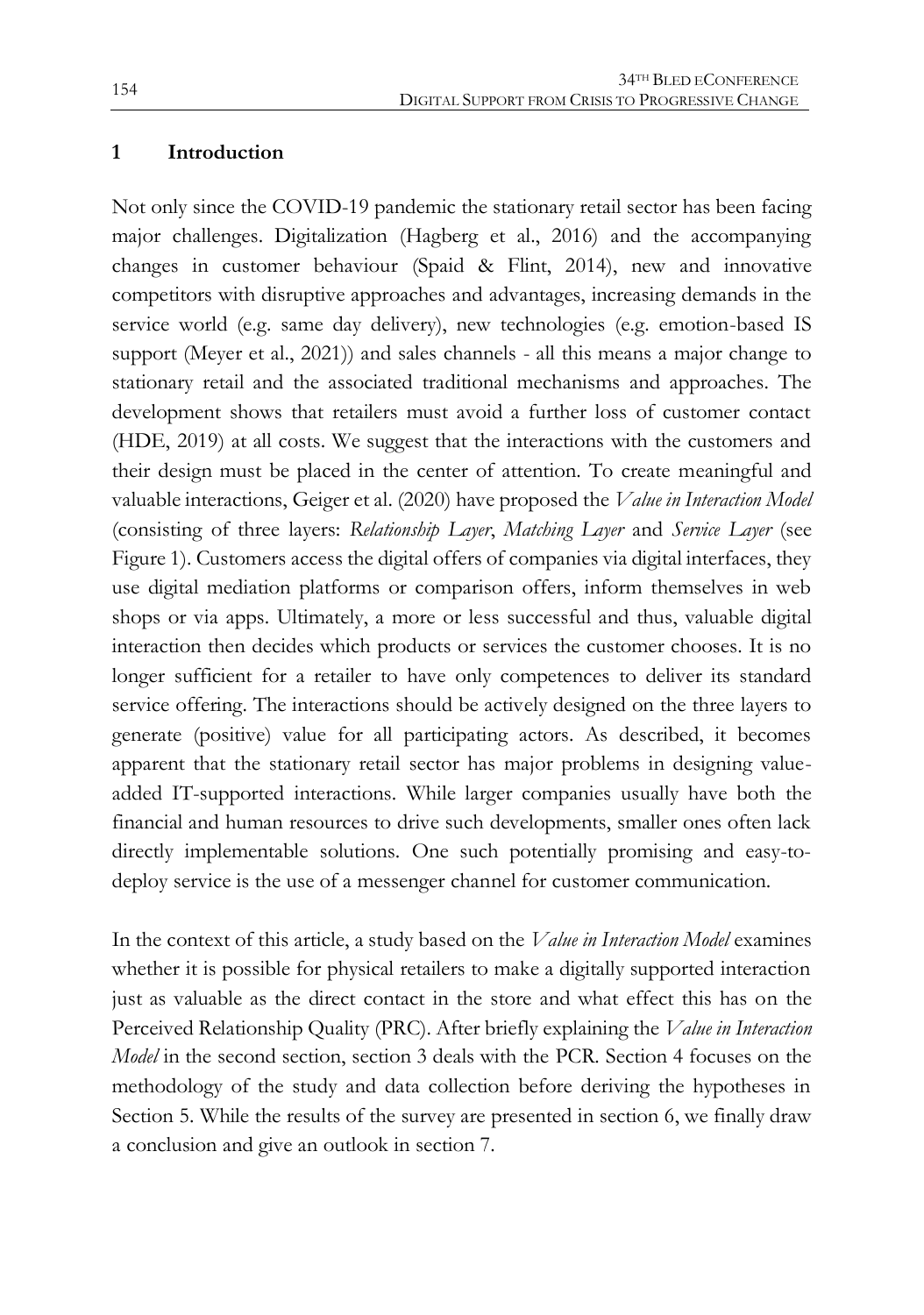#### **2 Value in Interaction**

In marketing, theories like Service Logic (SL) or Service Dominant Logic (S-D logic) have been developed, which show companies how they can successfully design services in a very strongly customer-centric view (e. g. Grönroos, 2006; Vargo & Lusch, 2004). These service-centric theories have changed the way of thinking about what happens in business. The focus lies on the value for the customer, which is always created by a service. It is then no longer the provider with its product that creates value, but the value arises from the fact that the customer makes use of the provider's competences – called Value in Use (Grönroos, 2006). This value is measured solely from the added value that the customer derives from it. The dedicated consideration of the Value in Use of a service has proven to be a starting point for successful market offers. It is therefore obvious to also measure digital interactions by the value they offer for the customer. Wikström (1996) already pointed out that value is created in dialogue between actors within interactions. Interactions refer to practices in which actors are integrated into each other's processes (Grönroos & Ravald, 2011). They always should serve to realise specific purposes. However, the human being as a social being achieves a value in the interaction itself during communication. As described by Geiger et al. (2020b), the *Value in Interaction* can be created through digital services in the interaction and is based on the providers special competences



**Figure 1: Value in Interaction Model and Perceived Relationship Quality.**  Source: based on Geiger et al. (2020a)

The basis of any interaction is a connection between the actors in a shared *Interaction Space* (Grönroos, 2006), which can be provisioned by both actors. Such an *Interaction Space* can be the physical store of a retailer, but also a digital space, such as a website, an app or the usage of a messenger. Through interactions in this *Interaction Space*, the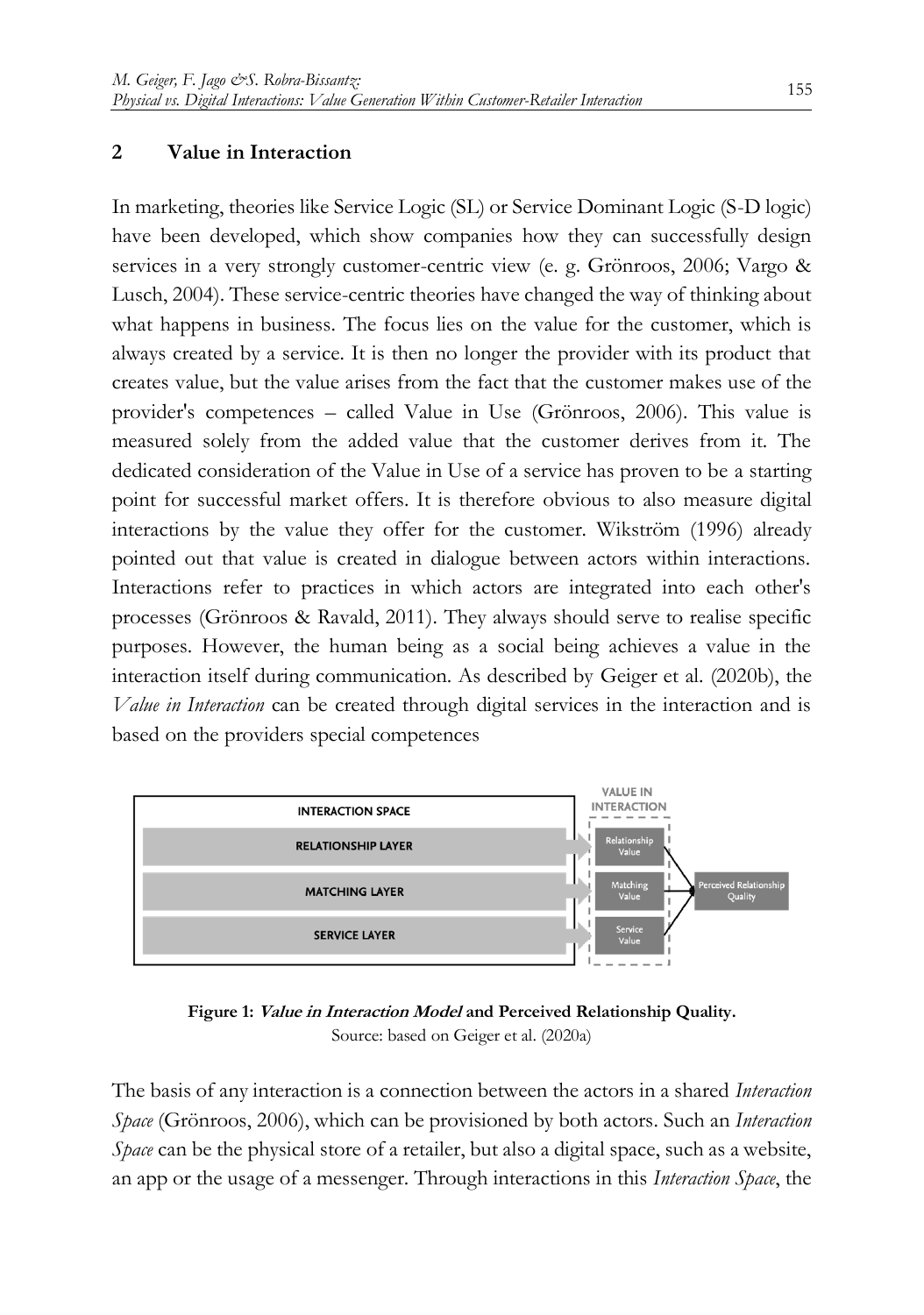actors have the opportunity to engage with the other actor or to influence their behaviour (Geiger et al., 2020a). However, this is only successful if the interaction is also seen as valuable by both actors (Fyrberg & Jüriado, 2009). From the provider's point of view, the goal is to open up *Interaction Spaces* with customers, to expand them if possible, or to be able to open them up again and again. The *Value in Interaction* arises within such an *Interaction Space*. It develops through and during the interaction, it unfolds its effect in the moment and thus influences the further processes of joint value creation (co-creation). In addition to the learning effects from successful interactions for follow-up interactions, value at the three layers also plays a longterm, direct role in the context of the actors' relationship (Geiger et al., 2021). However, the mere existence of an interaction does not lead to value. Rather, it depends on the quality of the interaction (Fyrberg & Jüriado, 2009). Thus, an interaction characterised by mediocre or even negative aspects (lack of quality) will have a negative impact on the PCR of the customer with the service or product (Geiger et al., 2021). Initial studies have shown that the composition of the *Value in Interaction* Model is basically suitable for significantly influencing the PRQ (Geiger et al., 2021). As a result, a large proportion of the PRQ can be explained by the *Value in Interaction*. This shows that the *Relationship Layer*, *Matching Layer* and *Service Layer* should be taken into account from a company's perspective when designing any interaction. If a company, and here in particular the bricks and mortar retail, manages to satisfy the needs of the customer on the individual layers in the interaction, this positively influences the PRQ. In addition to the actual competences in service provision, this requires further competences in order to be able to actively shape the individual layers of the *Value in Interaction*. Interactions that are adapted to the needs are thus relevant in order to build a high relationship quality between actors.

#### **3 Perceived Relationship Quality**

From a business perspective, an interaction with customers should always positively influence the relationship between the actors in order to contribute to shaping a long-term relationship. The Relationship Value described in the *Value in Interaction Model* consists, among other things, of the relationship-relevant advantages and disadvantages that the customer makes use of (Cronin et al., 1997; Dodds et al., 1991; Grewal et al., 1998). A relationship-relevant advantage can be, for example, higher esteem and a more confidential relationship, a disadvantage a resulting dependency. However, the advantages are not derived from the value, but primarily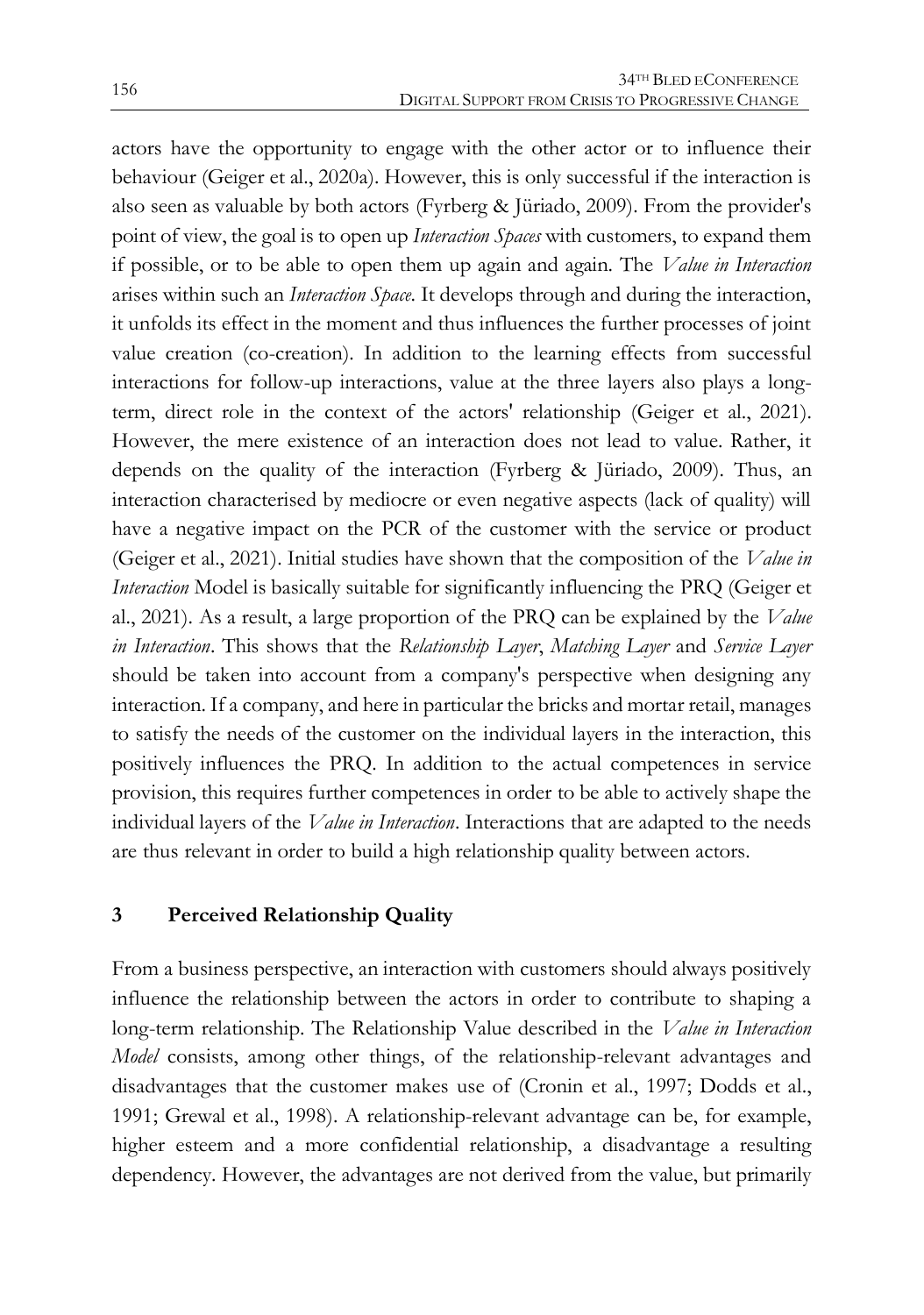from the PRQ (Hennig‐ Thurau & Klee, 1997). This thus depends closely on the expectations of both parties as well as their subjective evaluation of the satisfaction - and this concretely in every contact, every interaction between the actors. Thus, the value resulting from the *Relationship Layer* in the *Value in Interaction Model* is relatively more important in the initial stage of a relationship than at a later stage. The longer the relationship lasts, the more important the PRQ becomes. As already proven (Geiger et al., 2021), it can therefore be assumed that a successful interaction, which results in a positive *Value in Interaction*, also positively influences the PRQ and is thus a cornerstone for a long-term customer relationship.

Relationship quality consists of several components, on which research is largely unanimous. Based on the long-term accepted view of Hennig‐Thurau & Klee ( 1997) (based on e.g. Crosby et al. (1990), Dorsch et al. (1998), Garbarino & Johnson (1999) and Smith (1998)) PRQ can be measured by (1) customer satisfaction, (2) the trust of the customers and (3) commitment to the relationship. The PRQ of the two parties involved has a significant impact on the duration and intensity of the underlying relationship (Hennig-Thurau & Klee, 1997). Accordingly, the PRQ is one of the most important determinants in the evaluation of a relationship in terms of permanence and intensity.

## **4 Research Methodology and Data Collection**

This paper aims to find out whether a digital interaction between retailer and customer leads to a comparable value generation in the context of *Value in Interaction* and what effect this has on the PRQ. In the following section, the research methodology used, and the data collection are presented.

## **4.1 Operationalisation of the Model Scales**

In order to obtain robust results, validated scales from existing research were used for data collection. The scales used in this paper for the components under investigation are well established and well founded in the literature. The scale of *Relationship Value* is captured by the "Relationship Value" (RV), which is represented by the four items from (Nguyen & Nguyen, 2011). The *Matching Value* is measured via the "Decision Convenience" (DC), "Access Convenience" (AC) and the "Benefit Convenience" (BC) (Colwell et al., 2008). Based on the work of Ruiz et al. (2008),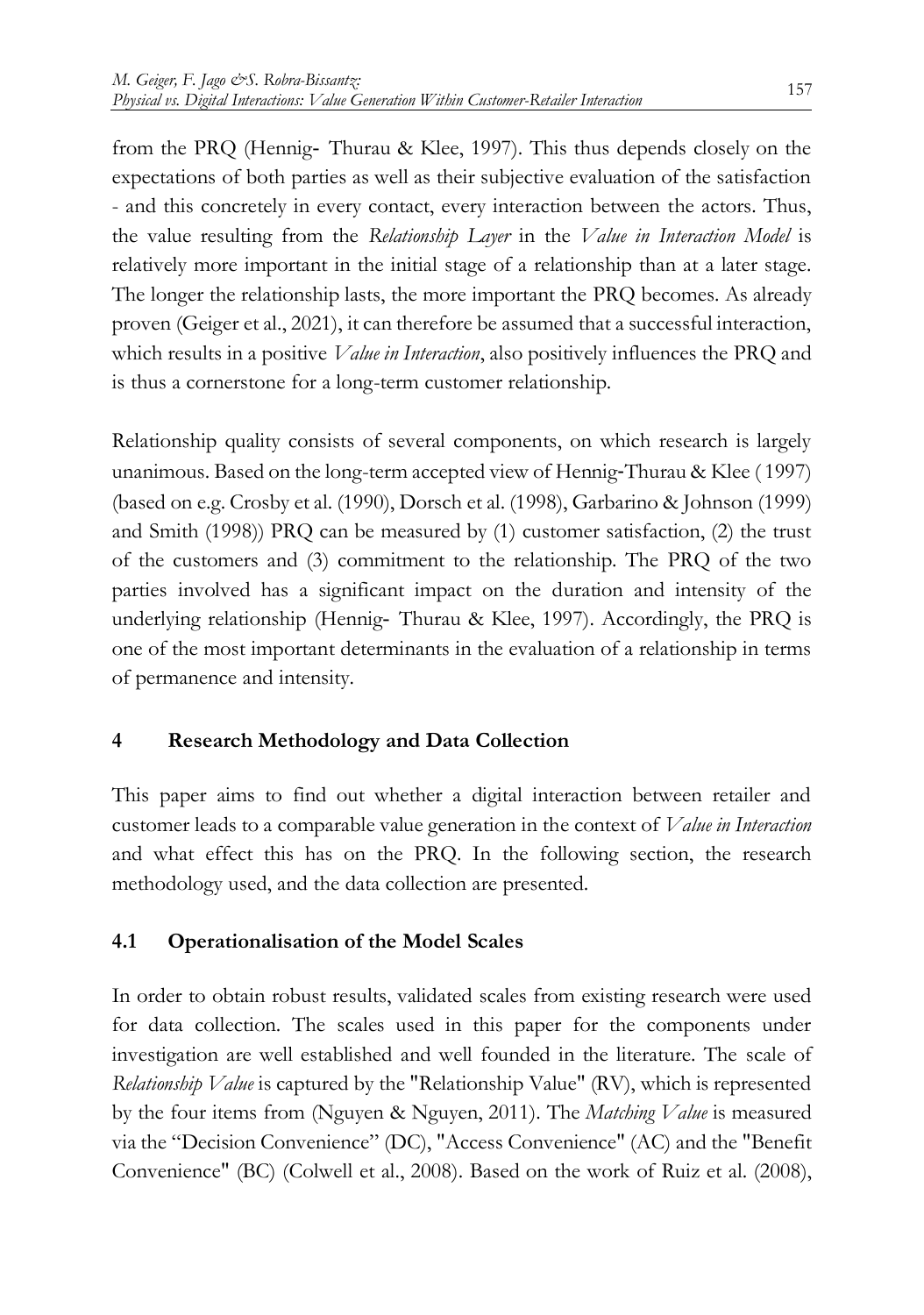the *Service Value* consists of the "Service Value" (SV), the "Service Quality" (SQ) and the "Perceived Sacrifice" (PS). PRQ, as already mentioned, consists of the three scales "Relationship Satisfaction" (RS), "Trust" (TR) and "Commitment to the Relationship" (CR) (Adjei et al., 2010; Morgan & Hunt, 1994; Wulf et al., 2001). All scales were translated from English into German using DeepL<sup>1</sup> and adapted to the scenarios. In addition, items with inappropriate content were excluded due to the subject of the study. All scales were measured on a 5-point Likert scale (5=strongly agree). The survey also asked about gender, age and if they can empathise well with the described situation. Internal consistency for each of the scales was examined using Cronbach's alpha. By eliminating items, a substantial increase in alpha could be achieved (see section 6).

## **4.2 Data Collection and Sample**

The data was collected via an online survey conducted in German and distributed via various mailing lists of a German university and via platforms like SurveyCircle and Pollpool2. Before the survey was made available to the public at the end of December 2020, a pretest was held with five participants. The actual survey took three weeks. Participation was voluntary in all cases.

Two different scenarios for (a) interaction in physical retail (scenario 1) and (b) digital interaction of physical retail via messenger (scenario 2) were described in detail. In order to make it easier for the test persons to empathies, the textual description of the situation was underpinned with pictures. The use cases were about a gift search for a third person one day before Christmas. In scenario 1 (S1), the consultation took place in a bookstore, in scenario 2 (S2) the bookstore interacted via WhatsApp Messenger. To ensure comparability, the interaction via messenger was identical to the interaction in physical retail. Where an exact transfer of the physical interaction into the digital interaction was not possible, adequate services were used (e. g. direct takeaway of the gift in scenario 1 vs. same-day delivery in scenario 2). The allocation to the two scenarios was done randomly with a probability of 50 % in each case. The data was analysed using SPSS Statistics 25.

1

<sup>1</sup> DeepL: www.deepl.com

<sup>2</sup> https://www.surveycircle.com/de/ and https://www.poll-pool.com/: Study dissemination platform for generating participants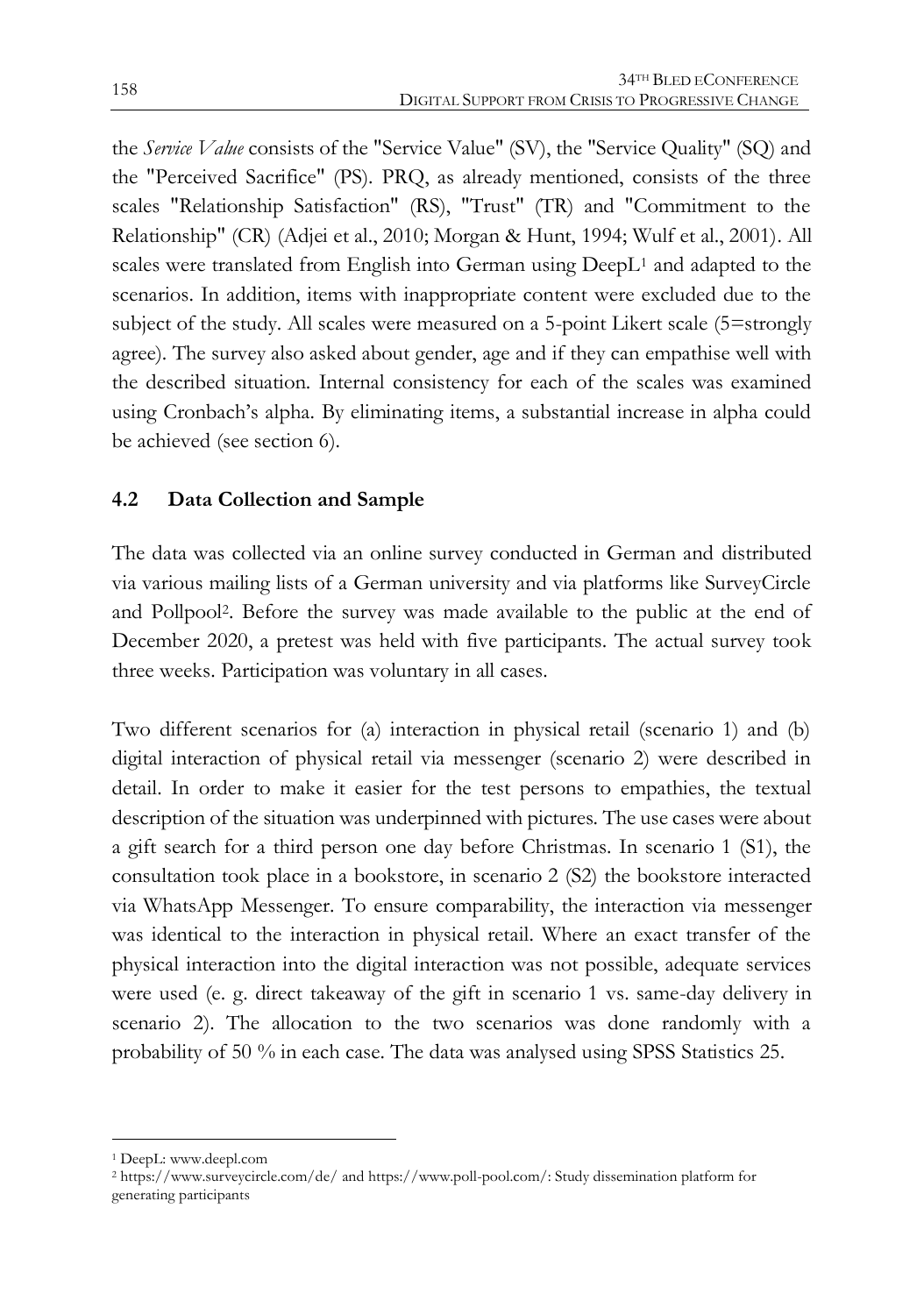150 participants completed the entire questionnaire. Five data sets had to be eliminated due to uniform response behaviour. In the end 145 valid responses were available. The demographic information on the sample and other characteristics of the subjects are listed in Table 1.

| Characteristic      | Distribution                         |                                     |  |  |  |
|---------------------|--------------------------------------|-------------------------------------|--|--|--|
| Sample Size         | 145 (scenario 1: 74, scenario 2: 71) |                                     |  |  |  |
|                     | Range:                               | $19-59$ years                       |  |  |  |
| Age                 | Mean:                                | 28,4                                |  |  |  |
|                     | Median:                              | 26,0                                |  |  |  |
|                     | male:                                | 53 (scenario 1: 28, scenario 2: 25) |  |  |  |
| Sex                 | female:                              | 92 (scenario 1: 46, scenario 2: 46) |  |  |  |
|                     | other:                               | $\theta$                            |  |  |  |
| Empathise well with | scenario 1: 94,6% (70 participants)  |                                     |  |  |  |
| the situation       | scenario 2: 78,9% (56 participants)  |                                     |  |  |  |

| Table 1: Demographic Information |  |
|----------------------------------|--|
|----------------------------------|--|

## **5 Derivation of hypotheses**

The direct social interaction in 1-to-1 counselling in physical retailing has advantages in shaping the relationship. Creating an equivalent experience in the digital space seems more difficult due to the lack of human interaction and related physically visible expressions (e. g. emotions via voice pitch or body language) (Otto & Chung, 2000). It can therefore be assumed that direct interaction in physical retail has an advantage over digital interaction in shaping the interaction on the *Relationship Layer* and thus in achieving value.

**H1:** Physical retail interaction can achieve higher *Relationship Value* than a digital interaction performed by physical retail.

Information is needed to match the interaction components with the needs of the actor to design the relationship and service layer. This information about the customer is either already available in physical retail or it is the responsibility of the sales staff to find it out. In the context of this study, a stand-alone interaction was investigated. Thus, there was no existing information about the customer and the concrete needs. Due to the personal interactions and direct responses, it must be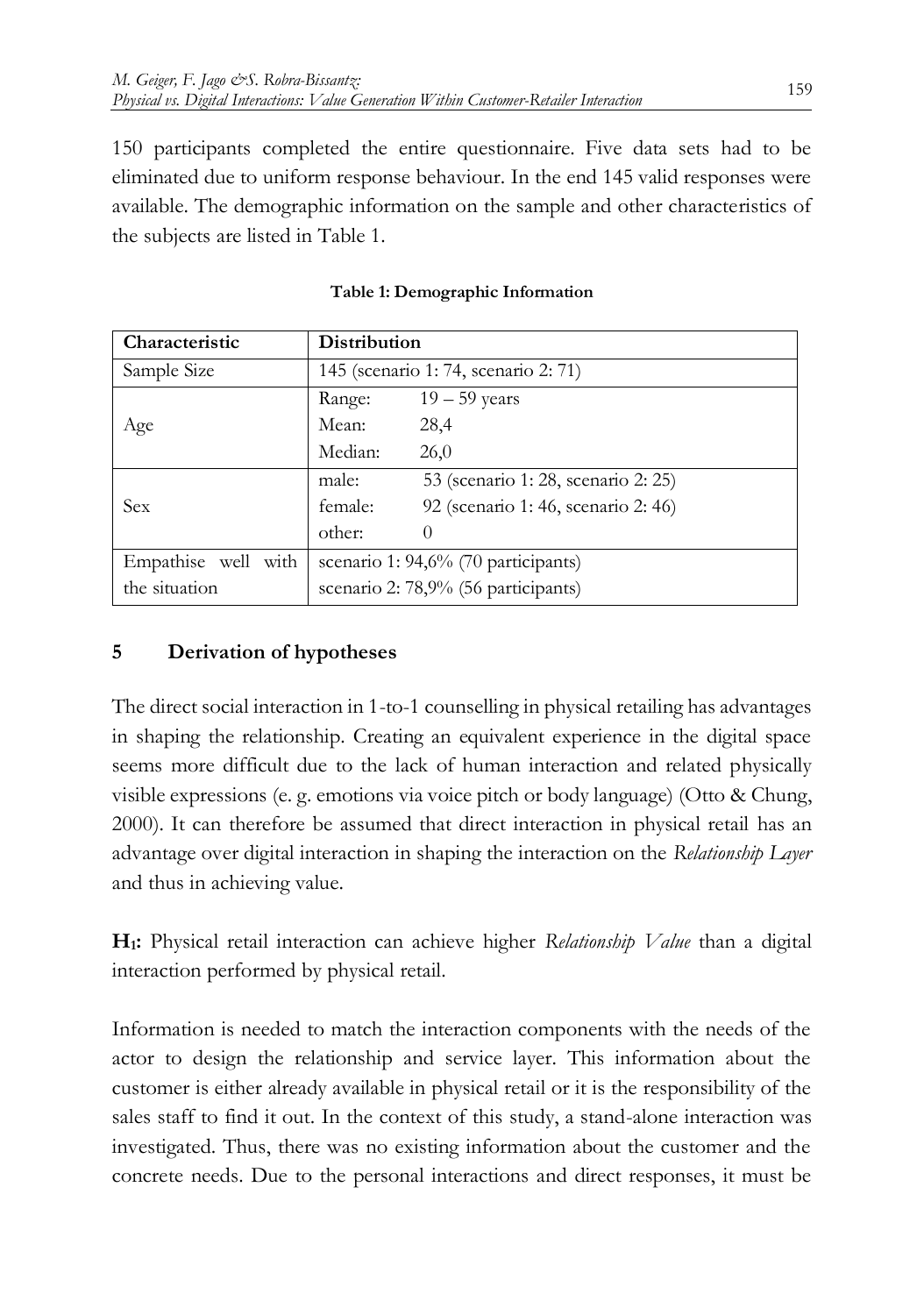assumed that interaction in physical retail has an advantage over digital interaction in shaping the interaction on the *Matching Layer* and thus in achieving value.

**H2:** Physical retail interaction can achieve higher *Matching Value* than a digital interaction performed by physical retail.

If the goal of a customer is to find a gift, as in the context of the study conducted, physical retail can also express its advantages. Inspiration is a core function in retailing (Böttger, 2015). With creating a stimulating shopping environment and due to the service of physical examination and direct availability (Otto & Chung, 2000) physical retailer can inspire their customers in their stores. Therefore, it can be assumed that direct interaction in physical retail has an advantage over digital interaction in shaping a valuable *Service Layer*.

**H3:** Physical retail interaction can achieve higher *Service Value* than a digital interaction performed by physical retail.

As already examined by Geiger et al. (2021) in a recent study, the three layers of *Value in Interaction* have an influence on the PRQ. Following the explanations of the preceding hypotheses, it can therefore also be assumed that direct interaction in physical retail has an advantage over digital interaction when it comes to PRQ*.*

**H4:** Physical retail interaction can achieve a higher PRQ than a digital interaction performed by physical retail.

## **6 Results**

For the following comparison of the two scenarios on the different layers of *Value in Interaction* and PRQ, different statistical methods were used. To ensure valid results, the internal consistency of the scales was checked using Cronbach's α. Thus, no item of the *Relationship Value* scale, two of the eight items in the *Matching Value* (MV) scale for S1, two of the seven items of the *Service Value* (SV) scale for S1 and S2 and three (S1) respectively one (S2) of the 16 items of the PRQ scale had to be eliminated. The data was tested for normal distribution using the Shapiro-Wilk Test. The results indicate a non-normal distribution for all scales  $(p<0.01)$ . Since ordinal scaled data was analysed, the Mann-Whitney-U-Test (*U*) was used to find out whether the central tendencies of the independent samples differ. Since the sample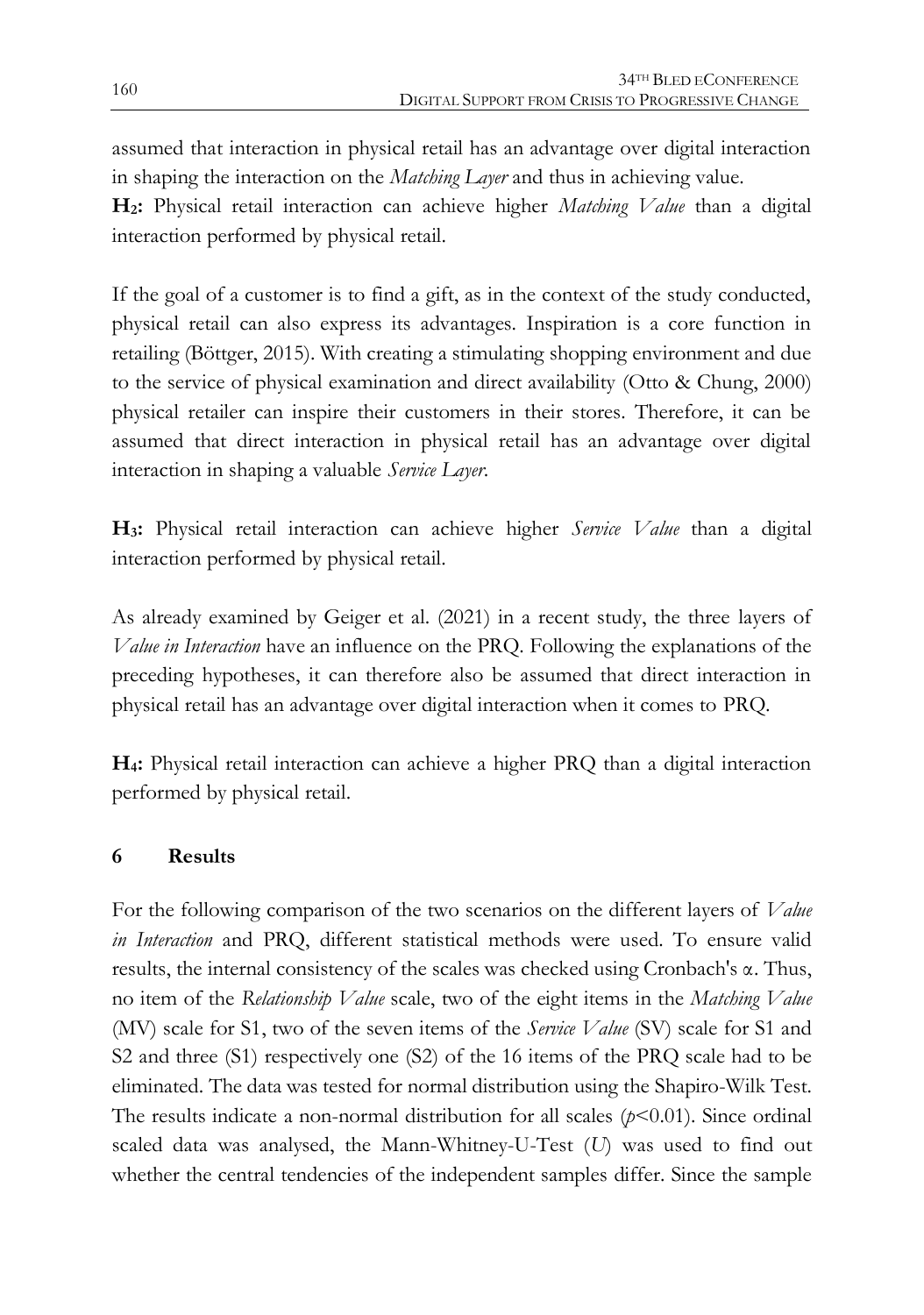is larger than 30, we report the asymptotic 2-sided significance. The results are shown in Table 2.

|            |                | α    | Mean<br>Rank | $\boldsymbol{U}$ | Z        | Sig.3     | Mdn  | $\mathbf{r}$ |
|------------|----------------|------|--------------|------------------|----------|-----------|------|--------------|
| <b>RV</b>  | S1             | .797 | 77.54        | 2291.000         | $-1.337$ | .181      |      |              |
|            | S <sub>2</sub> | .824 | 68.27        |                  |          |           |      |              |
| MV         | S1             | .876 | 83.89        | 1821.500         | $-3.195$ | $.001***$ | 4.67 | .265         |
|            | S2             | .853 | 61.65        |                  |          |           | 4.13 |              |
| <b>SV</b>  | S1             | .894 | 83.19        | 1873.000         | $-2.997$ | $.003***$ | 4.50 | .249         |
|            | S <sub>2</sub> | .864 | 62.38        |                  |          |           | 4.17 |              |
| <b>PRQ</b> | S1             | .900 | 83.98        | 1814.500         | $-3.215$ | $.001***$ | 3.85 | .267         |
|            | S <sub>2</sub> | .903 | 61.56        |                  |          |           | 3.53 |              |

#### **Table 2: Statistical results**

Significance level (two-tailed): \*\*\*  $\leq 1\%$ 

Relationship Value: For *Relationship Value* there was no statistically significant difference in S1 and S2,  $U = 2291.00$ ,  $Z = -1.337$ ,  $p = .181$ . *H<sub>1</sub> must be rejected for this reason.*

Matching Value: A comparison of the two mean ranks between S1 (83.89) and S2 (62.38) shows that the two groups might have a different central tendency. The *Matching Value* is higher with the physical interaction; exact Mann-Whitney-U-Test:  $U = 1821.500, p = .001$ . *H<sub>2</sub> can thus be confirmed.* 

Service Value: Again, a comparison of the two mean ranks between S1 (82.19) and S2 (62.38) shows that the two groups might have a different central tendency. The *Service Value* is higher with the physical interaction; exact Mann-Whitney-U-Test: *U*  $= 1873.000, p = .003$ . H<sub>3</sub> can thus be confirmed.

Perceived Relationship Quality: Finally, when comparing the two mean ranks between S1 (83.98) and S2 (61.56), it can be reported that the two groups might have a different central tendency as well. The PCR is higher with the physical interaction; exact Mann-Whitney-U-Test:  $U = 1814.5000$ ,  $p = .001$ .  $H_4$  *can therefore also be confirmed.* 

1

<sup>3</sup> Asymptotic 2-sided significance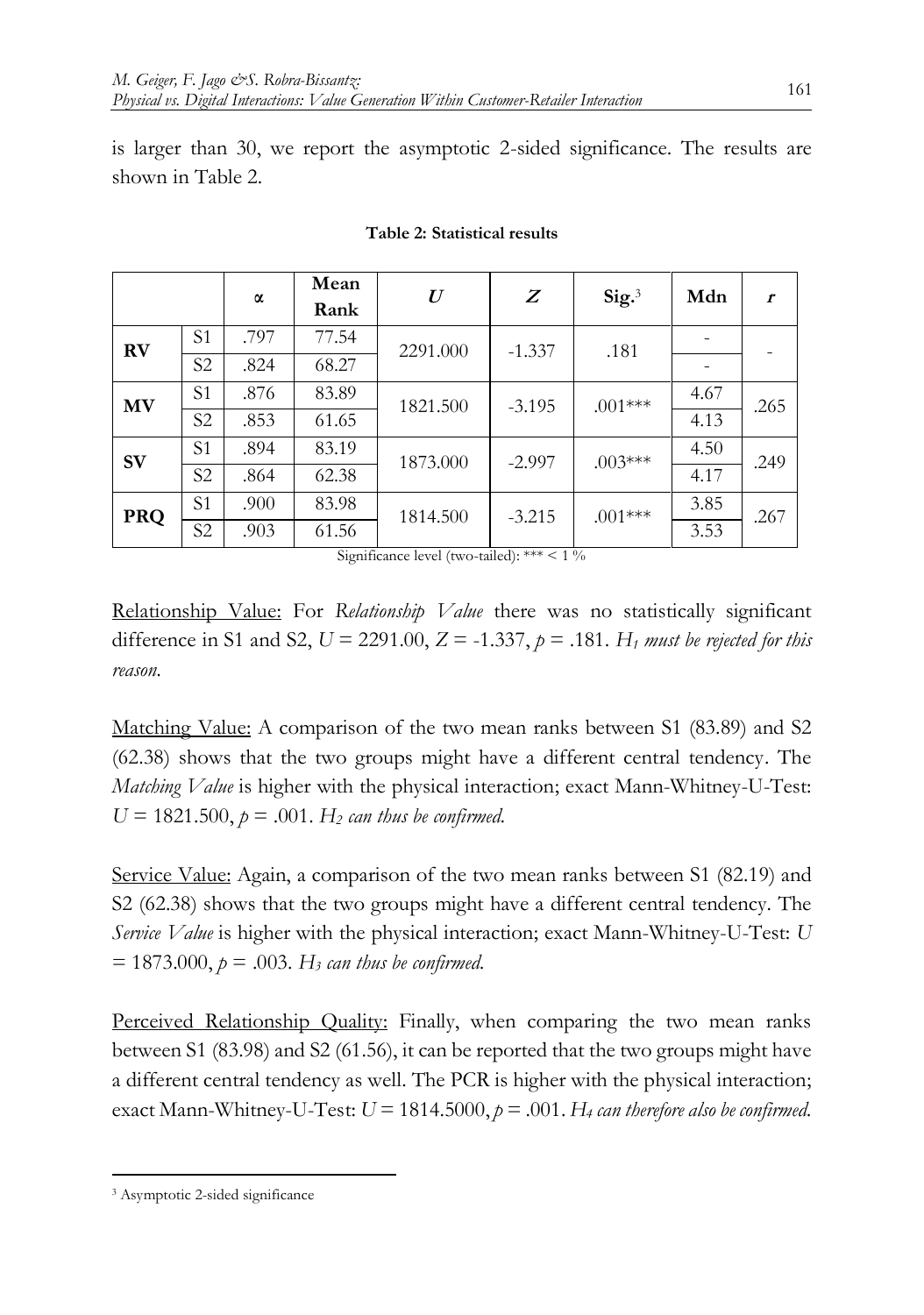#### **7 Conclusion and Outlook**

Due to the high values, the results basically show that the use cases were suitable to represent a valuable interaction in retail. In the end, three of the four hypotheses were confirmed. While no statement can be made about the value creation on the *Relationship Layer*, the physical interaction manages to generate more value on the *Matching Layer* and the *Service Layer*. As was to be expected, this also leads to a higher PRQ. The biggest difference was .45 on the *Matching Layer*. At this layer, it thus seems to be a particular challenge to find out the exact need of the customer in the context of a digital interaction. This is also understandable, as the use case in question here involved an initial contact between the customer and the retailer. It can be assumed that on the basis of several successive interactions, a better knowledge base can be created by data storing and interpreting the different interactions. Surprisingly, however, the difference in perceived value (*Matching Value* and *Service Value*) between the physical and the digital retailer interaction is rather small. This shows that when the layers are actively designed with a focus on value, a digital interaction can be almost as valuable as the traditional in-store interaction. Previous studies have shown that the three layers of *Value in Interaction* are capable of significantly influencing the PRQ (Geiger et al., 2021). PRQ for digital retail interaction is .32 lower than physical interaction. So, when it comes to relationship quality, the additional benefit between the different interaction channels also seems to be low. In order to be able to actively shape the individual layers of the *Value in Interaction*, further competences are required in addition to the actual competences in standard service delivery (Geiger et al., 2020b). In addition, many former customers are no longer (physical) accessible to retailers due to declining customer frequency (HDE, 2019), with the COVID-19 pandemic accelerating this process by five years (IBM, 2021). Customer behaviour itself is changing (Spaid & Flint, 2014) and especially the younger prefer to shop online instead (Sabanoglu, 2017). Accordingly, it is all the more important for retailers to place digital interactions and their valuable design at the heart of their business. With regard to the limitations, it must be taken into account that the scales used were created by different authors and thus may have been perceived differently by the participants. The extent to which it is possible to achieve a higher value with digital interactions or whether digitally supported interactions (digital plus direct interaction) are the best way to generate value should be further researched. Even though there are already initial studies on the impact of the three layers on PRQ (Geiger et al., 2021), a precise analysis of this relationship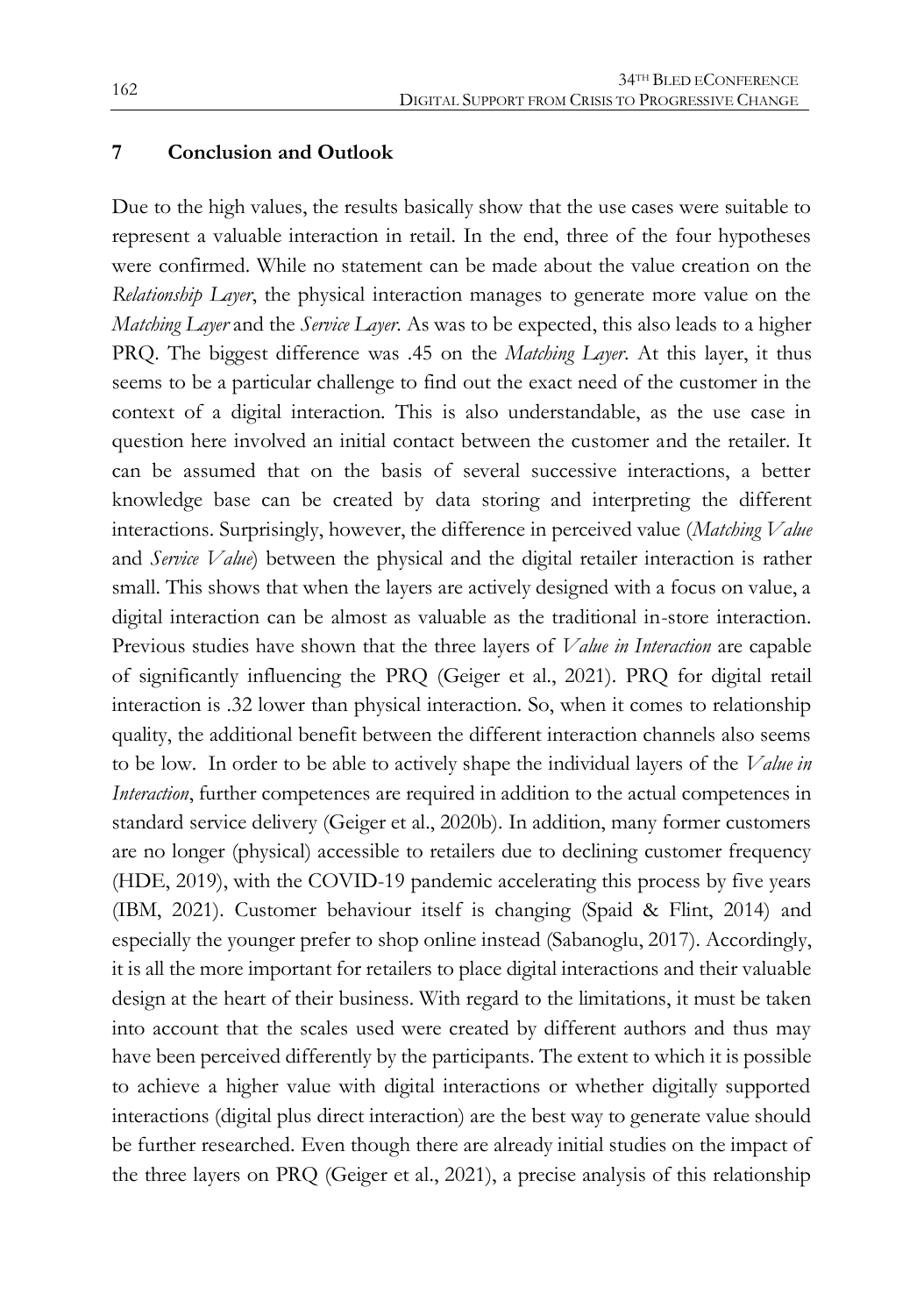should be carried out in the context of the use cases described here. In further research, the concrete influencing components of an interaction are also to be identified in order to develop concrete guidelines and design patterns for the active design of interactions on this basis. In addition, the technologies currently discussed in IS and their applications such as emotion recognition (Meyer et al., 2019), personality mining (Ahmad et al., 2021), AI or chatbots are to be examined in relation to the *Value in Interaction Model*. The aim is to find out how these technologies have to be integrated into the interactions between retailers and customers in order to generate value and what contribution they make to the PRQ in comparison to each other.

#### **References**

- Adjei, M. T., Noble, S. M., & Noble, C. H. (2010). The influence of C2C communications in online brand communities on customer purchase behavior. Journal of the Academy of Marketing Science, 38(5), 634–653. https://doi.org/10.1007/s11747-009-0178-5
- Ahmad, R., Siemon, D., & Robra-Bissantz, S. (2021). Communicating with Machines: Conversational Agents with Personality and the Role of Extraversion. 11. https://doi.org/10.24251/HICSS.2021.492
- Böttger, T. (2015). Inspiration in Marketing: Foundations, Process, and Application [University of St. Gallen, School of Management, Economics, Law, Social Sciences and International Affairs]. https://www1.unisg.ch/www/edis.nsf/SysLkpByIdentifier/4395/\$FILE/dis4395.pdf
- Colwell, S. R., Aung, M., Kanetkar, V., & Holden, A. L. (2008). Toward a measure of service convenience: Multiple‐item scale development and empirical test. Journal of Services Marketing, 22(2), 160–169. https://doi.org/10.1108/08876040810862895
- Cronin, J. J., Brady, M. K., Brand, R. R., Hightower, R., & Shemwell, D. J. (1997). A cross‐sectional test of the effect and conceptualization of service value. Journal of Services Marketing, 11(6), 375–391. https://doi.org/10.1108/08876049710187482
- Crosby, L. A., Evans, K. Rr., & Cowles, D. (1990). Relationship Quality in Service Selling: An Interpersonal Influence Perspective. Journal of Marketing, 54(3), 68–81. https://doi.org/10.2307/1251817
- Dodds, W. B., Monroe, K. B., & Grewal, D. (1991). Effects of Price, Brand, and Store Information on Buyers' Product Evaluations. Journal of Marketing Research, 28(3), 307–319. https://doi.org/10.2307/3172866
- Dorsch, M. J., Swanson, S. R., & Kelley, S. W. (1998). The Role of Relationship Quality in the Stratification of Vendors as Perceived by Customers. Journal of the Academy of Marketing Science, 26(2), 128–142. https://doi.org/10.1177/0092070398262004
- Fyrberg, A., & Jüriado, R. (2009). What about interaction?: Networks and brands as integrators within service-dominant logic. Journal of Service Management, 20(4), 420–432. https://doi.org/10.1108/09564230910978511
- Garbarino, E., & Johnson, M. S. (1999). The Different Roles of Satisfaction, Trust, and Commitment in Customer Relationships. Journal of Marketing, 63(2), 70–87. https://doi.org/10.2307/1251946
- Geiger, M., Moser, J.-M., & Robra-Bissantz, S. (2021). Value in Interaction meets Relationship Quality: Der Wert von Interaktionen für eine langfristige Kundenbeziehung. HMD Edition 2020, 10.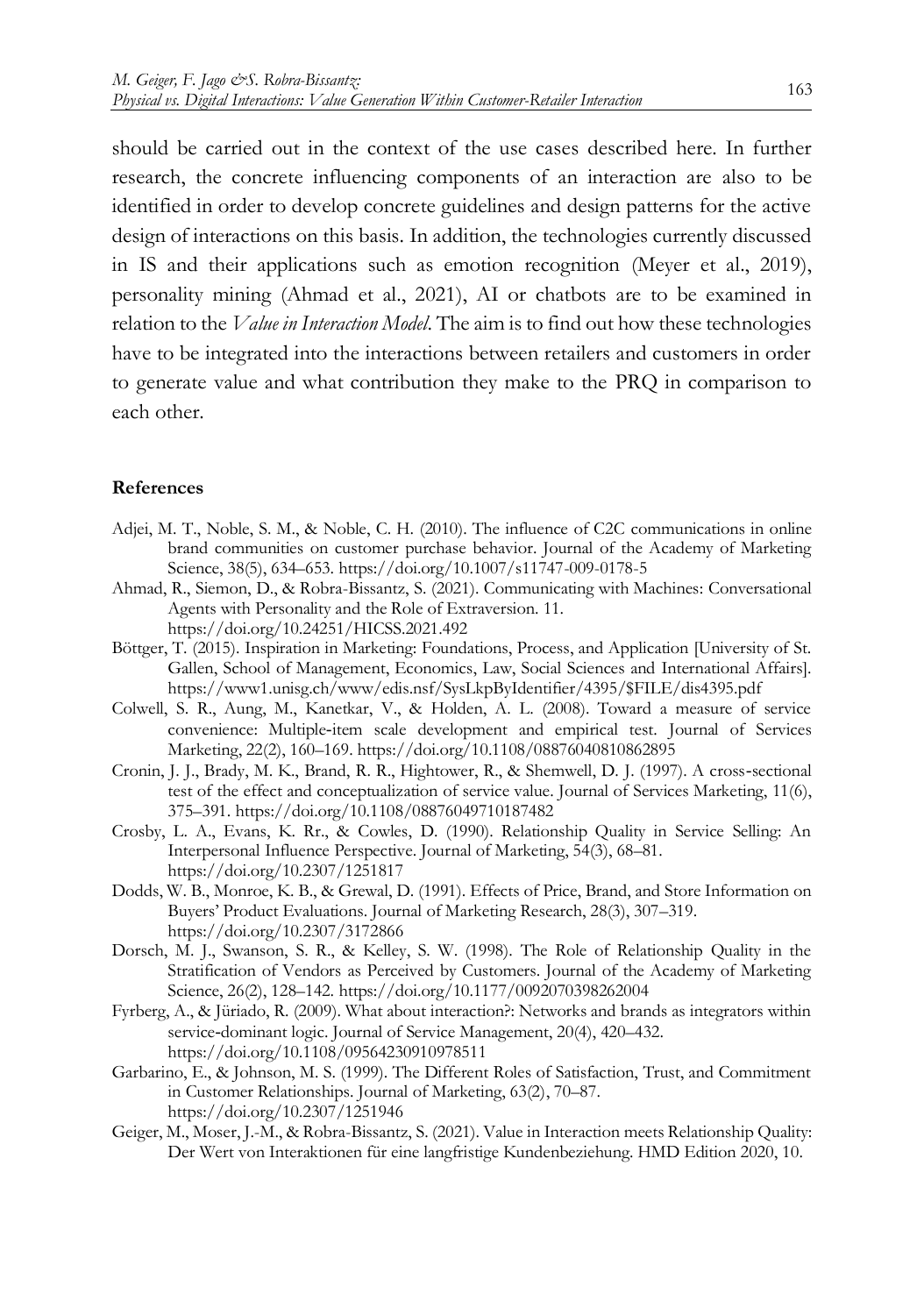- Geiger, M., Robra-Bissantz, S., & Meyer, M. (2020a). Focus on Interaction: Applying Service-Centric Theories in IS. 33RD BLED EConference Enabling Technology for a Sustainable Society, 8. https://doi.org/10.18690/978-961-286-485-9.46
- Geiger, M., Robra-Bissantz, S., & Meyer, M. (2020b). Wie aus digitalen Services Wert entsteht: Interaktionen richtig gestalten. HMD Praxis der Wirtschaftsinformatik, 57(3), 385–398. https://doi.org/10.1365/s40702-020-00611-0
- Grewal, D., Monroe, K. B., & Krishnan, R. (1998). The Effects of Price-Comparison Advertising on Buyers' Perceptions of Acquisition Value, Transaction Value, and Behavioral Intentions. Journal of Marketing, 62(2), 46–59. https://doi.org/10.2307/1252160
- Grönroos, C. (2006). Adopting a service logic for marketing. Marketing Theory, 6(3), 317–333. https://doi.org/10.1177/1470593106066794
- Grönroos, C., & Ravald, A. (2011). Service as business logic: Implications for value creation and marketing. Journal of Service Management, 22(1), 5–22. https://doi.org/10.1108/09564231111106893
- Hagberg, J., Sundstrom, M., & Egels-Zandén, N. (2016). The digitalization of retailing: An exploratory framework. International Journal of Retail & Distribution Management, 44(7), 694–712. https://doi.org/10.1108/IJRDM-09-2015-0140
- HDE. (2019). Online-Monitor 2019. Handelsverband Deutschland. https://einzelhandel.de/index.php?option=com\_attachments&task=download&id=10168
- Hennig‐Thurau, T., & Klee, A. (1997). The impact of customer satisfaction and relationship quality on customer retention: A critical reassessment and model development. Psychology & Marketing, 14(8), 737–764.

https://doi.org/10.1002/(SICI)1520-6793(199712)14:8<737::AID-MAR2>3.0.CO;2-F

- IBM. (2021). IBM U.S. Retail Index. https://www.ibm.com/industries/retail
- Meyer, M., Helmholz, P., Rupprecht, M., Seemann, J., Tönnishoff, T., & Robra-Bissantz, S. (2019). From the Inside Out: A Literature Review on Possibilities of Mobile Emotion Measurement and Recognition. 27. https://aisel.aisnet.org/bled2019/23
- Meyer, M., Siemon, D., & Robra-Bissantz, S. (2021). Emotion-based IS support for Customer-Salesperson Interaction. 10. https://doi.org/10.24251/HICSS.2021.538
- Morgan, R. M., & Hunt, S. D. (1994). The Commitment-Trust Theory of Relationship Marketing. Journal of Marketing, 58(3), 20–38. https://doi.org/10.2307/1252308
- Nguyen, T. D., & Nguyen, T. T. M. (2011). Enhancing relationship value between manufacturers and distributors through personal interaction: Evidence from Vietnam. Journal of Management Development, 30(4), 316–328. https://doi.org/10.1108/02621711111126800
- Otto, J. R., & Chung, Q. B. (2000). A Framework for Cyber-Enhanced Retailing: Integrating E-Commerce Retailing with Brick-and-Mortar Ret. 8.
- Ruiz, D. M., Gremler, D. D., Washburn, J. H., & Carrión, G. C. (2008). Service value revisited: Specifying a higher-order, formative measure. Journal of Business Research, 61(12), 1278– 1291. https://doi.org/10.1016/j.jbusres.2008.01.015
- Sabanoglu, T. (2017). Online shopping preference in the United States as of 2017, by age group. Statista.Com. https://www.statista.com/statistics/242512/online-retail-visitors-in-the-us-byage-group/
- Smith, J. B. (1998). Buyer–Seller relationships: Similarity, relationship management, and quality. Psychology & Marketing, 15(1), 3–21. https://doi.org/10.1002/(SICI)1520-6793(199801)15:1<3::AID-MAR2>3.0.CO;2-I
- Spaid, B. I., & Flint, D. J. (2014). The Meaning of Shopping Experiences Augmented By Mobile Internet Devices. Journal of Marketing Theory and Practice, 22(1), 73–90. https://doi.org/10.2753/MTP1069-6679220105
- Vargo, S. L., & Lusch, R. F. (2004). Evolving to a New Dominant Logic for Marketing. Journal of Marketing, 68(1), 1–17. https://doi.org/10.1509/jmkg.68.1.1.24036
- Vargo, S. L., & Lusch, R. F. (2008). Service-dominant logic: Continuing the evolution. Journal of the Academy of Marketing Science, 36(1), 1–10. https://doi.org/10.1007/s11747-007-0069-6